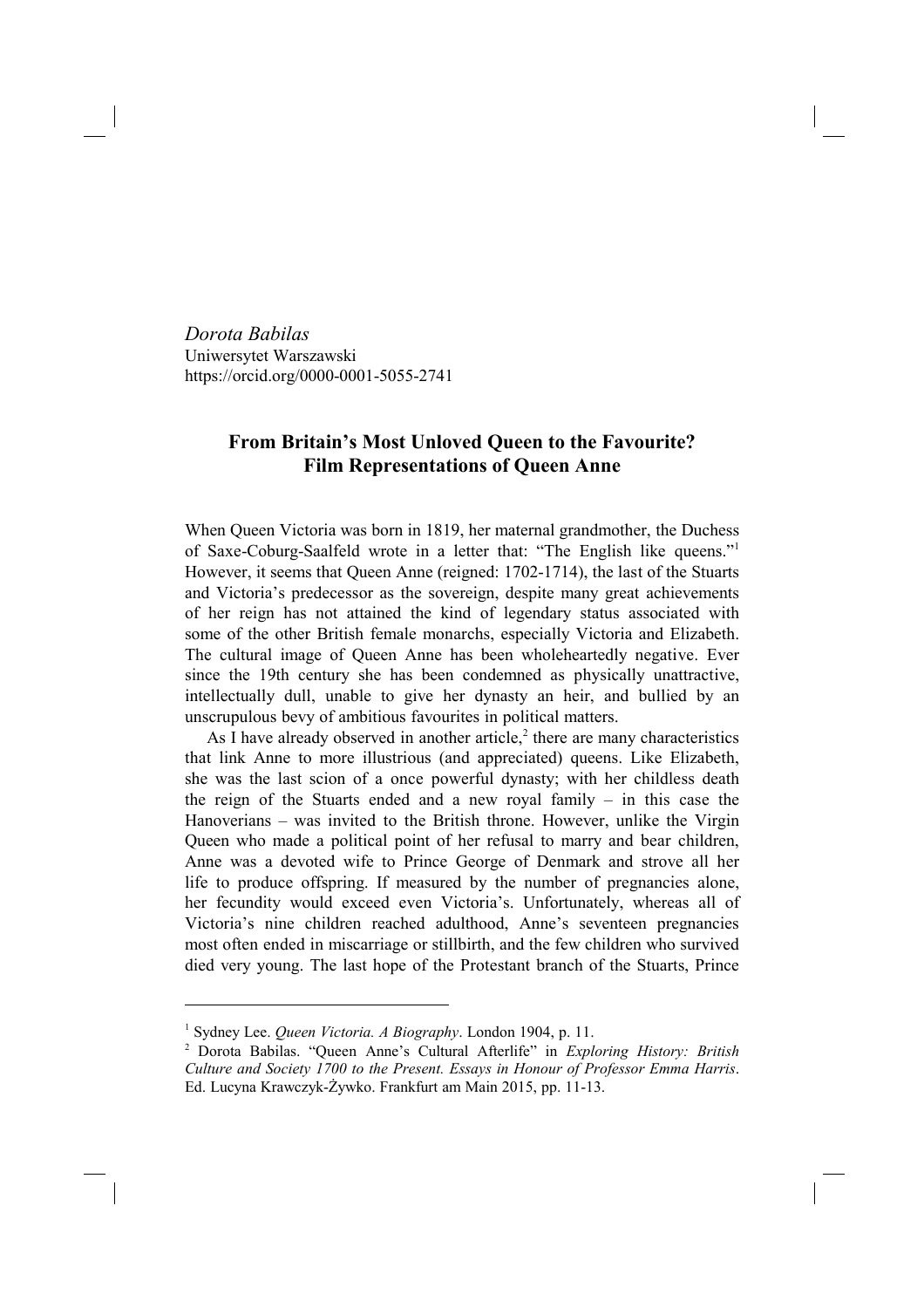William, Duke of Gloucester, succumbed to pneumonia in July 1700, just a few days after his eleventh birthday.

Concerning her intellectual ability, Queen Anne was not a prodigy like Elizabeth, but shared quite a lot with Queen Victoria. Both were brought up in a sheltered environment away from the hustle and bustle of the royal court; they had rather limited education and expressed no particular interest in the scholarly disputes of their times. Anne was not an avid reader, but neither was Victoria – the former, as Robert O. Bucholz observes, at least could blame her lack of interest in literature and the visual arts on poor eyesight.<sup>3</sup> Both Anne and Victoria liked music and learned to play musical instruments. The recent studies by James Anderson Winn and Cedric D. Reverand emphasise the role of Queen Anne as patroness of artists, particularly composers and poets.4 There was a bit of physical similarity between the queens, too. Both Anne and Victoria suffered from obesity and practically became invalids in later life. The Victorians could be quite cruel in their descriptions of the last Stuart queen. James Anderson Winn quotes the clergyman Whitwell Elwin describing Anne as "ugly, corpulent, gouty, sluggish, a glutton and a tippler" in his edition of the works of Alexander Pope.<sup>5</sup> Actually, most of these epithets were, at some later point in history, used to describe Queen Victoria as well, with the exception that Anne's condition was exacerbated by gout.

Like Queen Elizabeth before them, Anne and Victoria were raised to be staunch and dutiful Protestants. This fact proved to be of the greatest political consequence to Anne who, when forced to take sides during the Glorious Revolution in 1688, decided to support her sister Mary and her Protestant husband William of Orange rather than her Catholic father, James II. She had a profound sense of obligation and royal dignity. She was the last monarch to personally preside over the majority of cabinet meetings or to deny the royal assent on an act of Parliament.<sup>6</sup> She was also the last British monarch to practice the medieval custom of "touch healings" of her subjects for scrofula; one of the children touched by her in 1712 was Samuel Johnson.<sup>7</sup>

<sup>3</sup> Robert O. Bucholz. "Queen Anne: victim of her virtues?", in *Queenship in Britain, 1660-1837: Royal Patronage, Court Culture, and Dynastic Politics*. Ed. Clarissa Campbell Orr. Manchester 2002, p. 116.

<sup>4</sup> James Anderson Winn. *Queen Anne, Patroness of Arts*. Oxford 2014. Cedric D. Reverand, ed., *Queen Anne and the Arts*. Lanham, MD 2015.

<sup>5</sup> James Anderson Winn, op. cit., p. xvii.

<sup>6</sup> Guida Myrl Jackson-Laufer. *Women Rulers Throughout the Ages. An Illustrated Guide*. Santa Barbara, CA 1999, p. 30.

<sup>7</sup> Mary Wilson Carpenter. *Health, Medicine and Society in Victorian England*. Santa Barbara 2010, p. 58.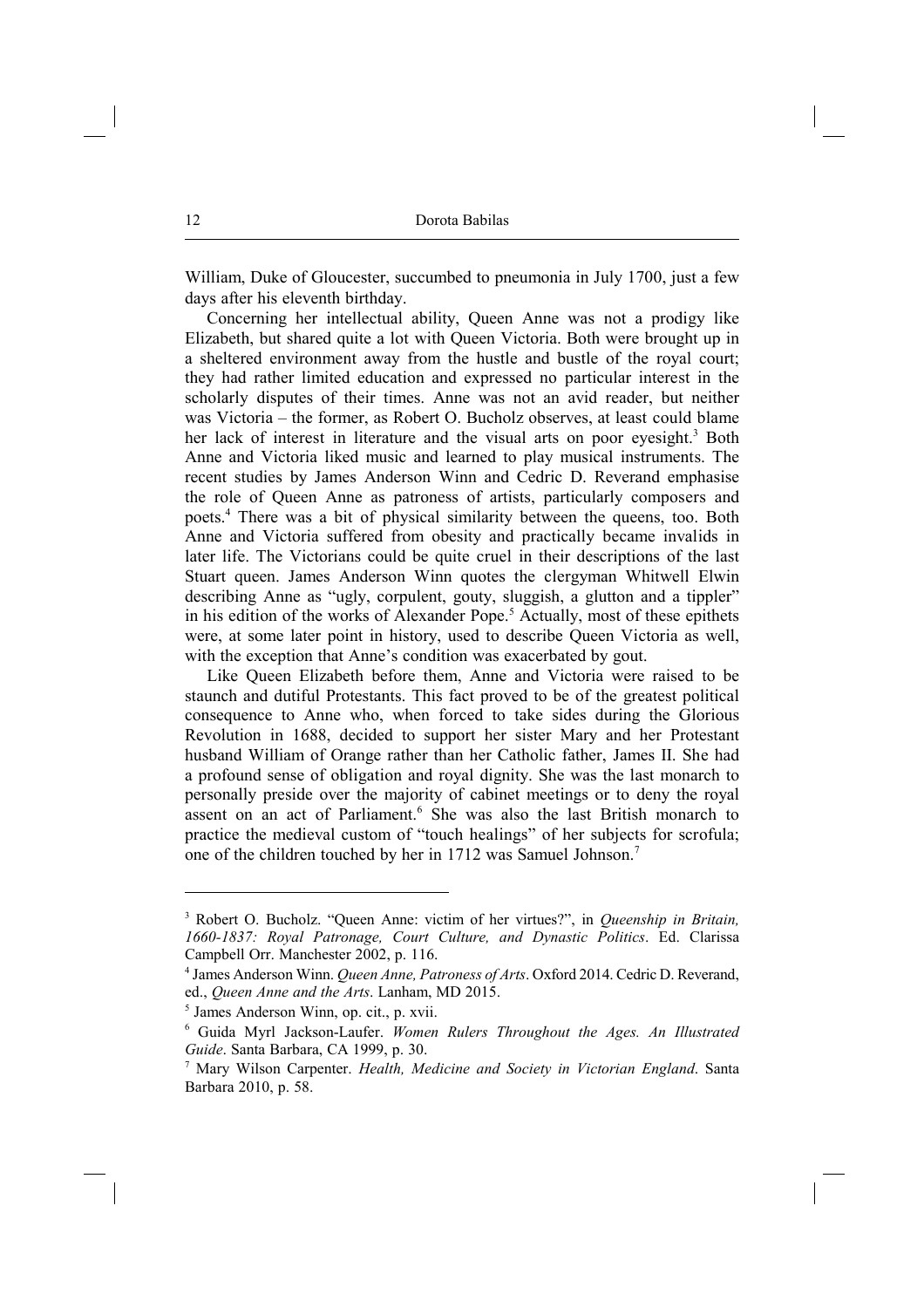Lastly, Anne followed the example of Elizabeth as the Queen in whose name significant military victories were won. Even though she never rallied her troops the way Elizabeth famously had done, the military triumphs of Anne's chief commander, the Duke of Marlborough, against the French, fought during the War of the Spanish Succession at Blenheim (1704), Ramillies (1706), Oudenarde (1708), and Malplaquet (1709) were – at least in the opinion of the Victorians – comparable only to the heroic deeds of Henry V at Agincourt, Crécy, and Poitiers.<sup>8</sup>

However, as far as the Victorian perception of the personality of Queen Anne is concerned, it was largely influenced by the publication of the memoirs of Sarah, Duchess of Marlborough including long fragments of letters, which she had received from the Queen. Sarah was the wife of John Churchill, the first Duke of Marlborough – Anne's great military commander. For many years she was also the closest companion and attendant to the Queen, but their friendship ended in bitter separation in 1710, after which Sarah was determined to destroy Anne's reputation. The scandalous recollections of the former Mistress of the Robes were first published in 1742 as *An Account of the Conduct of the Dowager Duchess of Marlborough from her First Coming to Court to the Year 1710*, edited by Nathaniel Hooke. In a sense, Sarah paved the way for later vengeful socialites like Harriette Wilson, Karoline Bauer or Daisy, Countess of Warwick, who published the memoirs of their royal affairs. The printing of Sarah's story solidified Anne's popular image as an emotionally dependent woman with a strong suggestion of lesbianism about her, completely dominated by her female favourites. In 1839, a new edition of *The Memoirs of Sarah, Duchess of Marlborough* was prepared by Mrs A. T. Thomson.

The deepening conflict between the Queen and the Duchess was political, as Sarah supported the Whigs and tried to persuade Anne to grant more favours to them rather than the Tories. The final bone of contention, however, was personal jealousy of the Duchess over Abigail Hill (later Lady Masham), her distant Tory relation who replaced her as confidante of the Queen and Keeper of the Privy Purse. Eventually, the Queen had enough of Sarah's badgering and dismissed her from the court.<sup>9</sup>

Queen Anne's posthumous reputation gets even more interesting in the twentieth and twenty-first centuries. A few new biographies of both the Queen and the Duchess were published, one of the most influential being Ophelia

<sup>8</sup> Philip Henry Stanhope. *History of England Comprising the Reign of Queen Anne Until the Peace of Utrecht*. Leipzig 1870, p. 81.

<sup>9</sup> Rachel Weil. "Royal Flesh, Gender and the Construction of Monarchy" in *The Body of the Queen. Gender and Rule in the Courtly World 1500-2000*. Ed. Regina Schulte. Oxford and New York 2006, pp. 93-94.